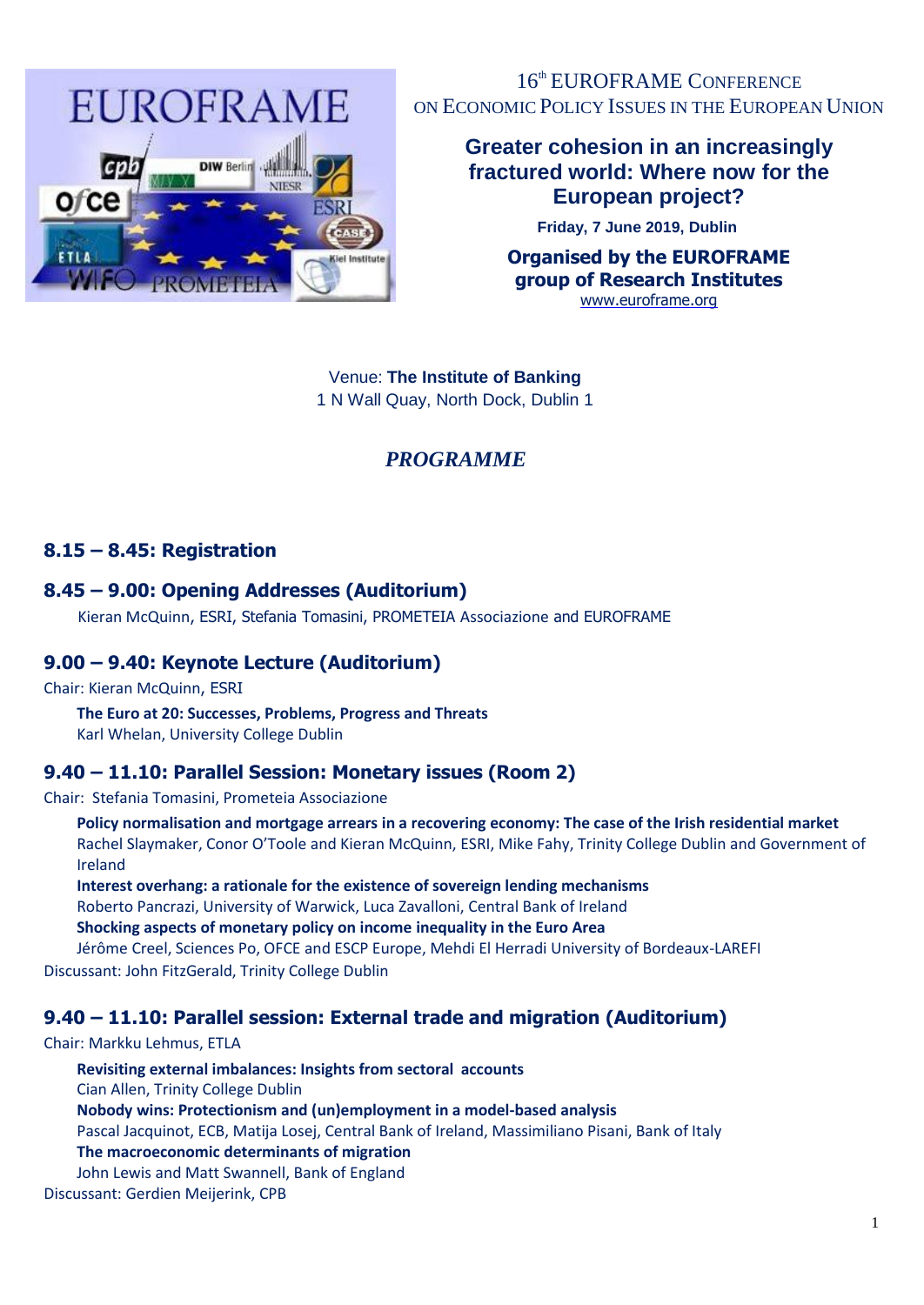### **9.40 – 11.10: Parallel session: Brexit (Room 3)**

Chair: (tbc)

**Bremia: A study of the impact of Brexit based on bond prices** Jagjit Chadha, NIESR and Centre for Macroeconomics, Arno Hantszche, NIESR, and Sathya Mellina, NIESR and Loughborough University **Brexit and EU-UK trade patterns in agricultural and food products** 

Lucile Henry, Agrocampus Ouest–UMR SMART-LERECO, Angela Cheptea, INRA–UMR SMART-LERECO, Marilyne Huchet, Agrocampus Ouest–UMR SMART-LERECO

**Brexit: Why, how, and when?**

Catherine Mathieu and Henri Sterdyniak, OFCE

Discussant: Martina Lawless, ESRI

# **11.10 – 11.30: Coffee Break**

### **11.30 – 13.00: Parallel Session: Banking and finance (1) (Room 3)**

Chair: Conor O'Toole, ESRI

**Financial cycles in Europe: Dynamics, synchronicity and implications for business cycles and macroeconomic imbalances** Amat Adarov, Vienna Institute for International Economic Studies (wiiw)

**Effectiveness of new macrofinancial policies**

José A. Carrasco-Gallego, King Juan Carlos University

**Revisiting the finance and growth nexus – A deeper look at sectors and instruments**

Robert Unger, Deutsche Bundesbank

Discussant: Agustín Bénétrix, Trinity College Dublin

#### **11.30 – 13.00: Parallel session: The Irish economy and Brexit (Auditorium)**

Chair: John Lewis, Bank of England

**How openness to trade rescued the Irish economy**

Kieran McQuinn and Petros Varthalitis, ESRI and Trinity College Dublin

**The potential macroeconomic and sectoral consequences of Brexit on Ireland**

Christine Arriola, Caitlyn Carrico, David Haugh, Nigel Pain, Elena Rusticelli, Donal Smith, Frank van Tongeren and Ben Westmore, OECD

**Ireland and Brexit: Modelling the impact of deal and no-deal scenarios**

Adele Bergin, ESRI, Philip Economides, ESRI, Abian Garcia-Rodriguez, ESRI and Trinity College, Gavin Murphy, Department of Finance, Ireland

Discussant: Ray Barrell, Centre for Macroeconomics, LSE and Brunel University London

# **11.30 – 13.00: Parallel Session: Political economy (Room 2)**

Chair: David Cronin, Central Bank of Ireland

#### **Dynamic scoring of tax reforms in real time**

Salvador Barrios, European Commission, Joint Research Centre, Adriana Reut, European Commission, DG ECFIN, Sara Riscado, European Commission, Joint Research Centre, and Portuguese Ministry of Finance, Wouter van der Wielen European Commission, Joint Research Centre

#### **An evaluation of different proposals for a European fiscal capacity**

Sebastian Weiske and Mustafa Yeter, German Council of Economic Experts

#### **The Economic and Monetary Union: Past, present and future**

Marek Dabrowski, CASE, Bruegel, and Higher School of Economics, Moscow

Discussant: Klaus-Jürgen Gern, IfW Kiel

# **13.00 – 14.10: Lunch Break**